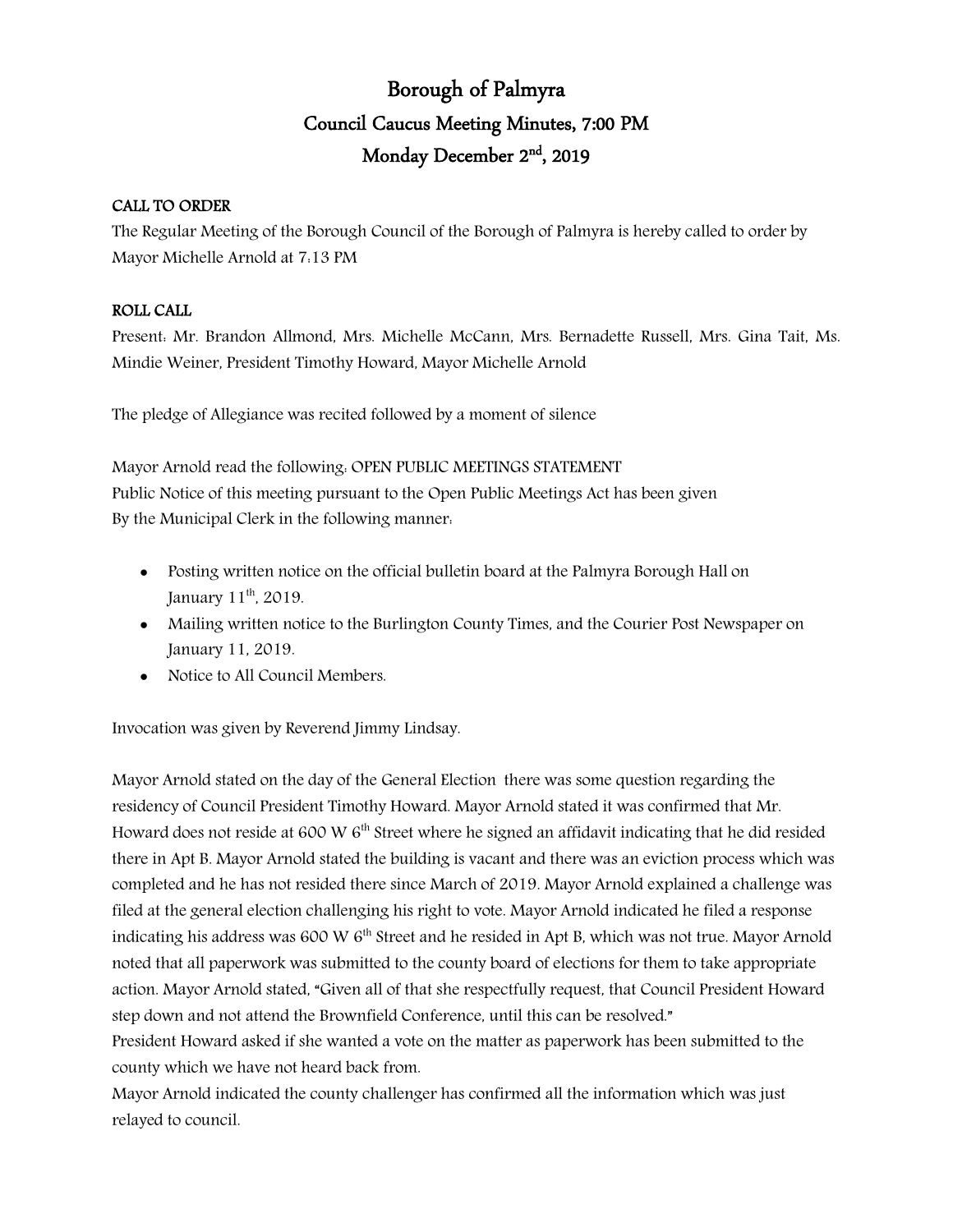Mrs. Russell asked Mayor Arnold if she had documentation of that information.

President Howard stated "that is not part of this meeting, at all".

Mayor Arnold stated it had to do with Mr. Howard having the authority to conduct Borough business. President Howard indicated he had the authority and until she could prove otherwise we should move forward and conduct Borough business.

## APPROVAL OF MINUTES

November 18th, 2019– Regular Council Meeting Minutes

Mrs. Russell made a motion to approve the minutes from the, Regular Council Meeting Minutes of November 18<sup>th</sup>, 2019 with the changes noted by Mayor Arnold. Mrs. Tait second the motion.

## At the call of the roll the vote was:

## AYES: Mr. Allmond, Mrs. McCann, Mrs. Russell, Mrs. Tait, Ms. Weiner, President Howard NAYES: None

November 18<sup>th</sup>, 2019, 2019 Executive Session Meeting Minutes

Mrs. Russell made a motion to approve the minutes from the Executive Session Meeting of November 18<sup>th</sup>, 2019. Mrs. Tait second the motion.

## At the call of the roll the vote was:

AYES: Mr. Allmond, Mrs. McCann, Mrs. Russell, Mrs. Tait, Ms. Weiner, President Howard NAYES: None

#### **CORRESPONDENCE**

Mayor Arnold acknowledged the following correspondence: Letter- Diane Gutierrez-Scaccetti NJ Department of Transportation E-mail – Allie Rossignol- Palmyra Democratic County Committee

## CITIZENS POLICE ACADEMY GRADUATION

Chief Pearlman indicated the Citizens Police Academy is run once a year from September thru November and really gives insight into what the police department actually does. Chief Pearlman indicated this is year four for the Academy. Chief Pearlman, Lt. Campbell, Public Safety Director, Gina Tait and Mayor Arnold gave certificates to and congratulated the following graduates:

Tom McElwee

Mr. Tom McElwee presented Chief Pearlman and the department with a plaque and thanked them for their efforts.

Jen Rawlins

Win Garrison

Sharon Clark

Jeff Clark

Carol Foell

Kathleen Rix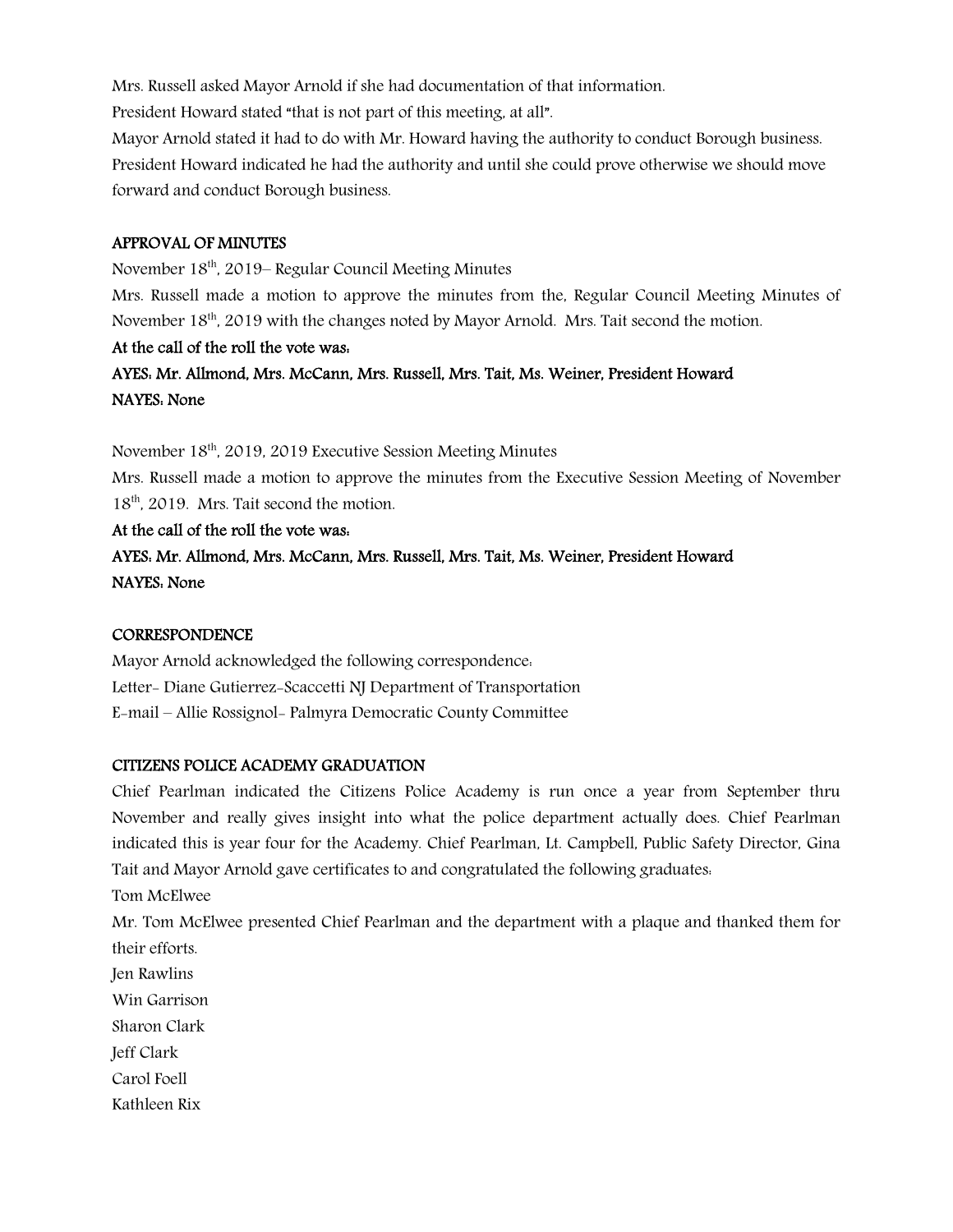## PROCLAMATION

Mayor Arnold then read to following proclamation into the record:

## SUPPORTING THE DRIVE SOBER OR GET PULLED OVER 2019 YEAR END HOLIDAY CRACKDOWN

Whereas, approximately one-third of all fatal traffic crashes in the United States involve impaired drivers; and

Whereas, impaired driving crashes killed 10,551 people in the United States in 2018; and

Whereas, impaired driving crashes cost the United States almost \$44 Billion a year; and

Whereas, during the past five years New Jersey's roadways experienced 36,778 crashes and 679 fatalities involving impaired drivers; and

Whereas, an enforcement crackdown is planned to combat impaired driving; and

Whereas, the yearend holiday season is traditionally a time for social gatherings which include alcohol; and

Whereas, the State of New Jersey, Division of Highway Traffic Safety, has asked law enforcement agencies throughout the state to participate in the Drive Sober or Get Pulled Over 2019 Year End

## Holiday Crackdown; and

Whereas, the project will involve increased impaired driving enforcement from December 6, 2019 through January 1, 2020; and

Whereas, an increase in impaired driving enforcement and a reduction in impaired driving will save lives on our roadways;

Therefore, be is resolved that the Borough of Palmyra declares its support for the

## Drive Sober or Get Pulled Over 2019 Year End Holiday Crackdown from

December 6, 2019 through January 1, 2020 and pledges to increase awareness of the dangers of drinking and driving.

Whereas, an increase in impaired driving enforcement and a reduction in impaired driving will save lives on our roadways;

Therefore, be is resolved that the Borough of Palmyra declares its support for the

## Drive Sober or Get Pulled Over 2019 Year End Holiday Crackdown from

December 6, 2019 through January 1, 2020 and pledges to increase awareness of the dangers of drinking and driving.

## PUBLIC PORTION

Mayor Arnold then asked for a motion to open the Public Portion. Mrs. Russell made a motion to open the public portion for comments. Mrs. Tait second the motion

## All members present voted in favor of the motion

No one from the public wishing to be heard, Mrs. Russell made a motion to close the public portion, President Howard second the motion.

All members present voted in favor of the motion.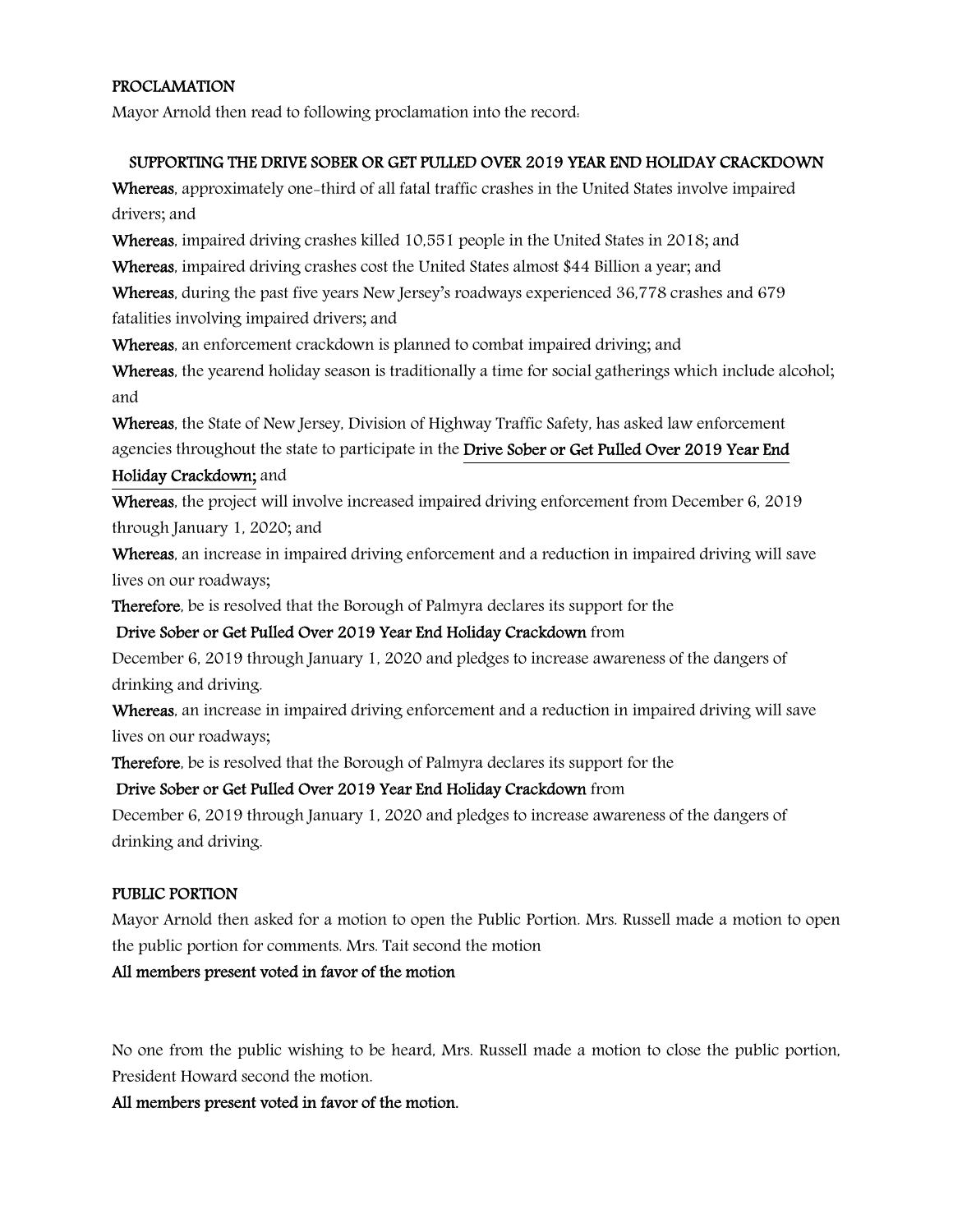#### RESOLUTIONS Consent Agenda

Mayor Arnold indicated Resolution 2019–251 to Resolution 2019–273 will be enacted as a single motion, if any resolution needs additional discussion it will be removed from the consent agenda and voted on separately. Mayor Arnold asked if anything needed to be removed. There were no requests to remove any resolutions.

Resolution 2019-251, Resolution Authorizing Cancellation of Outstanding Checks from Borough of Palmyra Municipal Court General Account

Resolution 2019-252, Resolution Authorizing Cancellation of Outstanding Checks from the Borough of Palmyra Municipal Court Bail Account

Resolution 2019-253, Resolution Authorizing the Chief Finance Officer to Pay Vendor Bills during the Month of December 2019

Resolution 2019-254, Resolution Requesting Approval of Item of Revenue and Appropriation N.J.S.A. 40A: 4-87(chapter 159) 2019 Drive Sober or Get Pulled over Year End Holiday Crackdown in the amount of \$5,500.00

Resolution 2019-255, Resolution of the Borough of Palmyra Authorizing Cancellation of Unexpended Balances of Improvement Authorizations

Resolution 2019-256, Resolution Approving Andrew Gula as an Active Member of the Palmyra Fire Department.

Resolution 2019-257, Resolution of the Borough of Palmyra, County of Burlington Authorizing a Lien be placed on Blk. 99 Lot 14 in the amount of \$650.00 for Failure to Comply with Obnoxious Growth and Property Maintenance Violations

Resolution 2019-258, Resolution of the Borough of Palmyra, County of Burlington Authorizing a Lien be placed on Blk. 29 Lot 13 in the amount of \$575.00 for Failure to Comply with Obnoxious Growth and Property Maintenance Violations

Resolution 2019-259, Resolution of the Borough of Palmyra, County of Burlington Authorizing a Lien be placed on Blk. 20 Lot 11 in the amount of \$725.00 for Failure to Comply with Obnoxious Growth and Property Maintenance Violations

Resolution 2019-260, Resolution of the Borough of Palmyra, County of Burlington Authorizing a Lien be placed on Blk. 87 Lot 16 in the amount of \$425.00 for Failure to Comply with Obnoxious Growth and Property Maintenance Violations

Resolution 2019-261, Resolution of the Borough of Palmyra, County of Burlington Authorizing a Lien be placed on Blk. 1 Lot 7 in the amount of \$800.00 for Failure to Comply with Obnoxious Growth and Property Maintenance Violations

Resolution 2019-262, Resolution of the Borough of Palmyra, County of Burlington Authorizing a Lien be placed on Blk. 94 Lot 26 in the amount of \$800.00 for Failure to Comply with Obnoxious Growth and Property Maintenance Violations

Resolution 2019-263, Resolution of the Borough of Palmyra, County of Burlington Authorizing a Lien be placed on Blk. 63 Lot 2 in the amount of \$975.00 for Failure to Comply with Obnoxious Growth and Property Maintenance Violations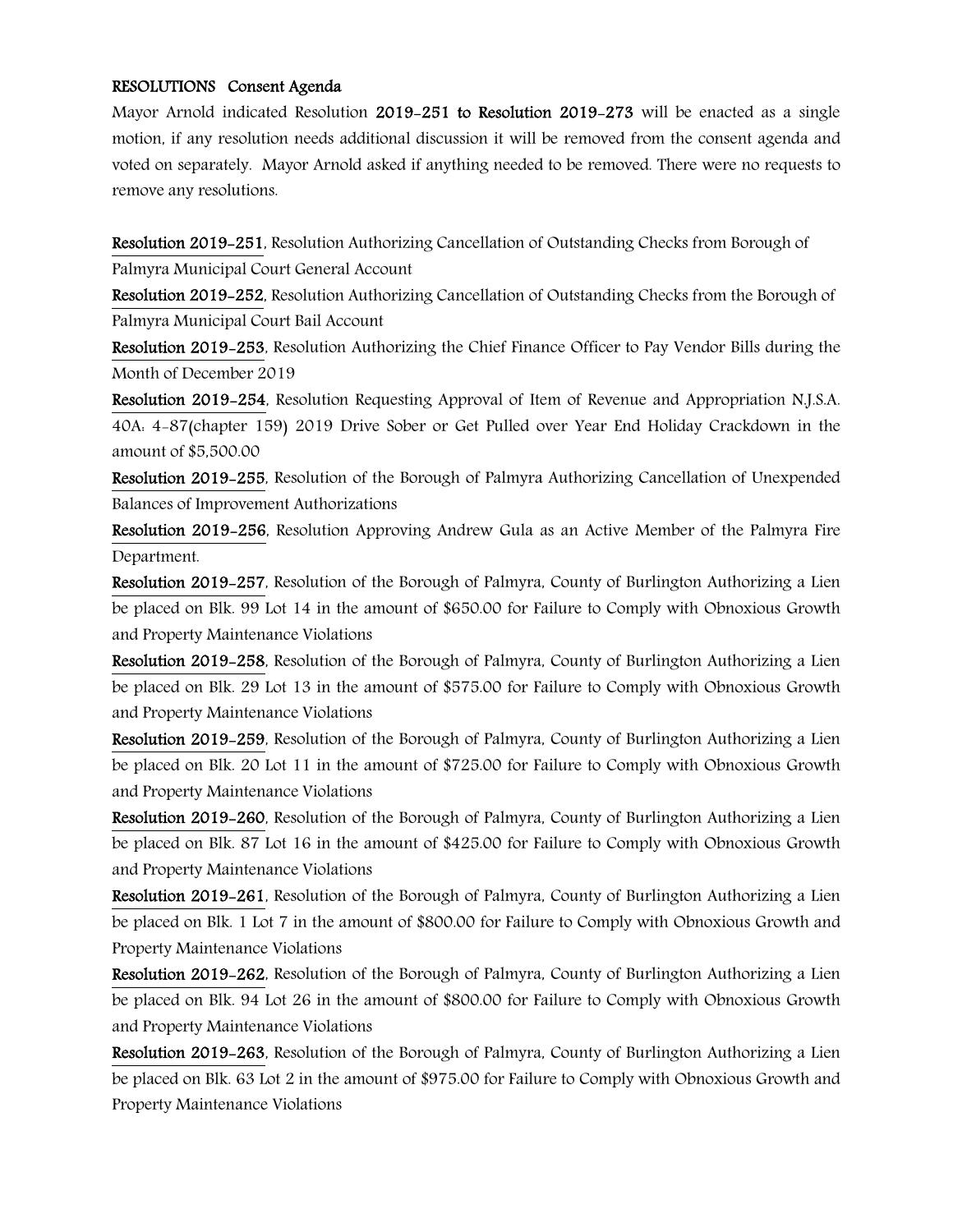Resolution 2019-264, Resolution of the Borough of Palmyra, County of Burlington Authorizing a Lien be placed on Blk. 126 Lot 12 in the amount of \$575.00 for Failure to Comply with Obnoxious Growth and Property Maintenance Violations

Resolution 2019-265, Resolution of the Borough of Palmyra, County of Burlington Authorizing a Lien be placed on Blk. 68 Lot 9 in the amount of \$775.00 for Failure to Comply with Obnoxious Growth and Property Maintenance Violations

Resolution 2019-266, Resolution of the Borough of Palmyra, County of Burlington Authorizing a Lien be placed on Blk. 62 Lot 5 in the amount of \$200 .00 for Failure to Comply with Obnoxious Growth and Property Maintenance Violations

Resolution 2019-267, Resolution of the Borough of Palmyra, County of Burlington Authorizing a Lien be placed on Blk. 74 Lot 20 in the amount of \$200.00 for Failure to Comply with Obnoxious Growth and Property Maintenance Violations

Resolution 2019-268, Resolution of the Borough of Palmyra, County of Burlington Authorizing a Lien be placed on Blk. 3 Lot11 in the amount of \$200.00 for Failure to Comply with Obnoxious Growth and Property Maintenance Violations

Resolution 2019-269, Resolution of the Borough of Palmyra, County of Burlington Authorizing a Lien be placed on Blk. 104 Lot 7 in the amount of \$200.00 for Failure to Comply with Obnoxious Growth and Property Maintenance Violations

Resolution 2019-270, Resolution of the Borough of Palmyra, County of Burlington Authorizing a Lien be placed on Blk. 89 Lot 12 in the amount of \$275.00 for Failure to Comply with Obnoxious Growth and Property Maintenance Violations

Resolution 2019-271, Resolution of the Borough of Palmyra, County of Burlington Authorizing a Lien be placed on Blk. 130 Lot 11 & 12 in the amount of \$950.00 for Failure to Comply with Obnoxious Growth and Property Maintenance Violations

Resolution 2019-272, Resolution of the Borough of Palmyra, County of Burlington Authorizing a Lien be placed on Blk. 81 Lot 13.01 in the amount of \$550.00 for Failure to Comply with Obnoxious Growth and Property Maintenance Violations

Resolution 2019-273, Resolution Supporting the Borough of Palmyra's and Palmyra Improvement Association's Application to the Community Foundation of South Jersey's Initiative Transform South Jersey Community Heart and Soul Program.

Mayor Arnold asked for a motion to approve the consent agenda Resolutions 2019-251 thru Resolution 2019-273. Mrs. Russell made a motion to approve Resolutions 2019-251 thru Resolution 2019-273. President Howard seconded the motion.

#### At the call of the roll, the vote was:

## AYES: Mr. Allmond, Mrs. McCann, Mrs. Russell, Mrs. Tait, Ms. Weiner, President Howard

#### NAYES: None

Resolution 2019-251 thru 2019-273 were approved.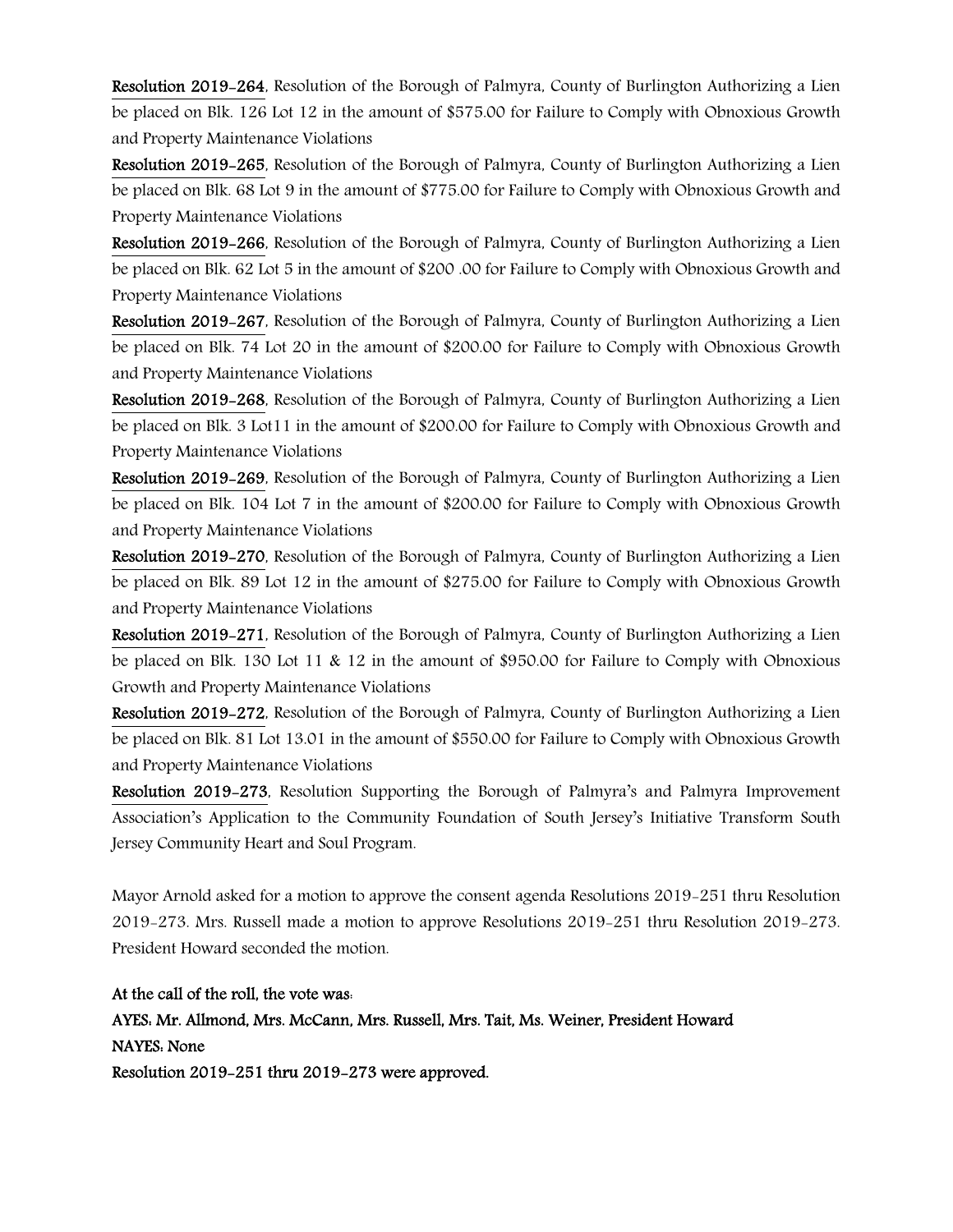# COMMUNITY SPOTLIGHT

## PRESENTATION

Ashley Griffiths from Habitat for Humanity explained the Neighborhood Revitalization Program which Habitat for Humanity launched over one year ago, which works in conjunction with the "Rock of Block" event. Ms. Griffiths explained the "Rock the Block" event which Habitat for Humanity is promoting and indicated she would be working with the PIA and Central Baptist Church on the event. Ms. Griffiths noted the event will be April 25th, 2020 in conjunction with the PIA's Clean-up Day and should include the blocks from Horace Avenue to Race Street on 4<sup>th</sup> Street and 5<sup>th</sup> Street. Ms. Griffiths left her contact information for anyone interested in participating. There was some additional discussion regarding the project and participants.

Mayor Arnold and various members of the governing body announced the following upcoming events: Red Sand Project regarding Human Trafficking scheduled for December 14<sup>th</sup>, 2019 at 12:00. Ms. Weiner indicated the Palmyra High School Band Annual Craft Fair is December 7<sup>th</sup>, 2019 at 10:00 am. Ms. Weiner also noted the PIA Winter Market was held this past weekend and was a great event. Mrs. Russell indicated the National Honor Society induction is December 3rd, 2019 at Palmyra High School. Mrs. Russell noted the Palmyra high School concert choir performance in on December 12th, 2019. The PIA fundraiser concert is December 14<sup>th</sup>, 2019 at Central Baptist Church and the Charles Street School Winter Concert is December 18<sup>th</sup>, 2019. Mrs. Russell also thanked Ms. Weiner for all her work and efforts during her time on Borough Council.

#### PUBLIC REMINDERS

No public reminders where noted.

## DISCUSSION ITEMS

## NEW BUSINESS

Mayor Arnold indicated the Tree Lighting will be held on Friday December 7<sup>th</sup>, 2019 and Santa should arrive at Chief Payton Flournoy Park about 7:00 pm. Mrs. Russell asked council if they would consider having professionals come in and put up the tree, light up and decorate Chief Payton Flournoy Park, Borough Hall and the Community Center. Mrs. Tait thanked Mrs. Sykes and Mr. Howard for coming out with the students to decorate the tree in the bandshell.

Mayor Arnold indicated the MLK Day of service will be held on Monday January 20<sup>th</sup>, 2020. Mayor Arnold indicated the crossing guards are not available for the students on half days coming from the high school, they only cover Charles Street on the half days. Mayor Arnold indicated she asked Chief Pearlman and he indicated it would take additional funding to have crossing guards out for the high school on half days. Mayor Arnold asked him to provide the information for the upcoming budget. Mayor Arnold indicated the business meeting scheduled for December  $16<sup>th</sup>$ , 2019 was cancelled by the governing body.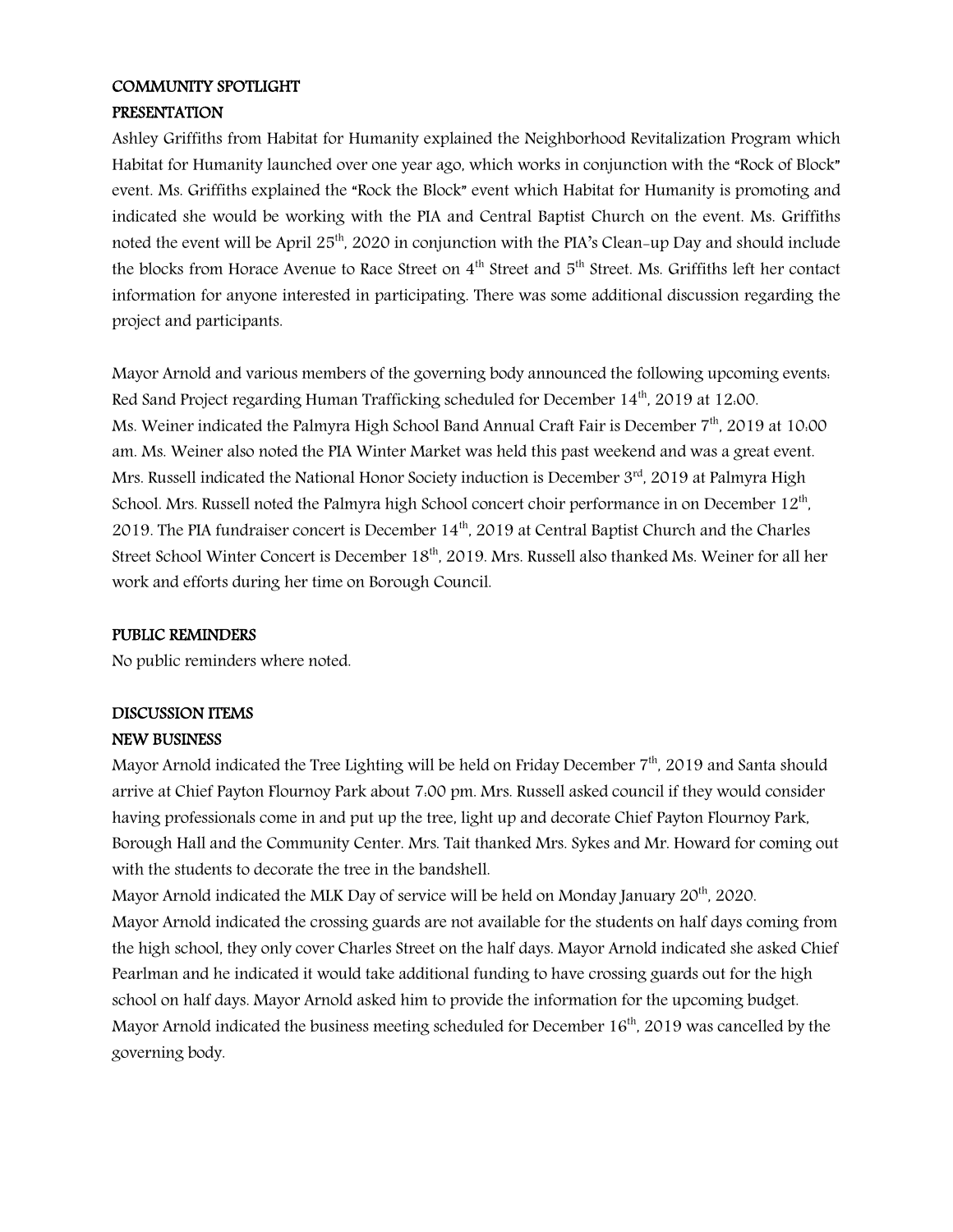#### Old Business

Mr. Gural update the governing body regarding the Transform South Jersey Grant/ Heart & Soul application which is due Friday December  $6<sup>th</sup>$ , 2019. Mr. Gural indicated everyone is working on it so it will be submitted as required.

Mayor Arnold indicated she emailed the paver company to see what their availability was for the nineteen pavers which need to be placed and engraved. Mayor Arnold indicated she was trying to have them done before the holidays. Ms. Weiner asked if the font size of the Mayors brick and the placements could be addressed when they come out. Mr. Howard asked that council be notified when the date was given so everyone would know what was happening, when.

Mr. Gural indicated Mr. Rosenberg and he were in the process of making changes to the Palmyra Riverfront Municipal Services Act agreement for salting/brining. Mr. Gural indicated nothing new to report currently.

Mr. Gural indicated the fire department has always decorated the light poles however this year we wanted to move in another direction. Mr. Gural indicated we will only have snowflakes this year and look for something different earlier next year. Mr. Gural indicated all the corn stalks should be down now.

Mrs. Russell inquired about the status of the wall plaques for Tony's Barber shop. Mayor Arnold indicated they just need to be ordered. Mrs. Russell asked if the information could be handed over to someone so it could be taken care of in the budget for next year. Mayor Arnold indicated it was already in the budget. Mr. Gural stated there was no time left this year to address those plaques. Mrs. Russell asked if the information could be given to Mr. Gural so council would not have to begin all over again.

#### ADMINISTRATOR'S REPORT

Mr. Gural stated the Elected Officials Liability Seminar will be held on Thursday, December 5th, 2019 at O'Connor's in Eastampton.

Mr. Gural indicated the transition to Office 365 is complete and so far is working great.

Mr. Gural again noted the Reorganization Meeting will be held January 4, 2020 at 11:00 AM.

Mr. Gural again noted we received the \$250,000 grant for road improvements on 5th from Arch to Delaware and Race from 4th to 6<sup>th</sup> from the Municipal Aid Program.

Mr. Gural stated the court date to formalize the COAH Settlement with Special Mt. Laurel Court Master and Fair Share Housing Center is scheduled for late January 2020. Our COAH obligation is 116 units. Mr. Gural indicated the requests/worksheets for the 2020 budget are due December  $16<sup>th, 2019</sup>$ .

Mr. Gural indicated the 2020 RFPs/RFQs for professional services are due December  $6<sup>th</sup>$  by 2.00 PM.

Mr. Gural noted the Palmyra Ambulance Squad signed an agreement with Riverside Township.

Mr. Gural noted the BAN sale proposals are due December 16<sup>th</sup>, 2019.

Mr. Gural stated Reed v Borough of Palmyra et al has finally been resolved in the Borough's favor and all charges have been dismissed and the Borough has no liability.

Mayor Arnold made the following Land Use Board appointments:

Lew Yetter is moving to the vacant regular seat and Kenneth Keisler is being appointed to a regular vacant seat, David Confer is appointed as an alternates. Ms. Weiner stated she was happy to see Mayor Arnold finally appoint members to the Land Use Board but she felt it should have been done some time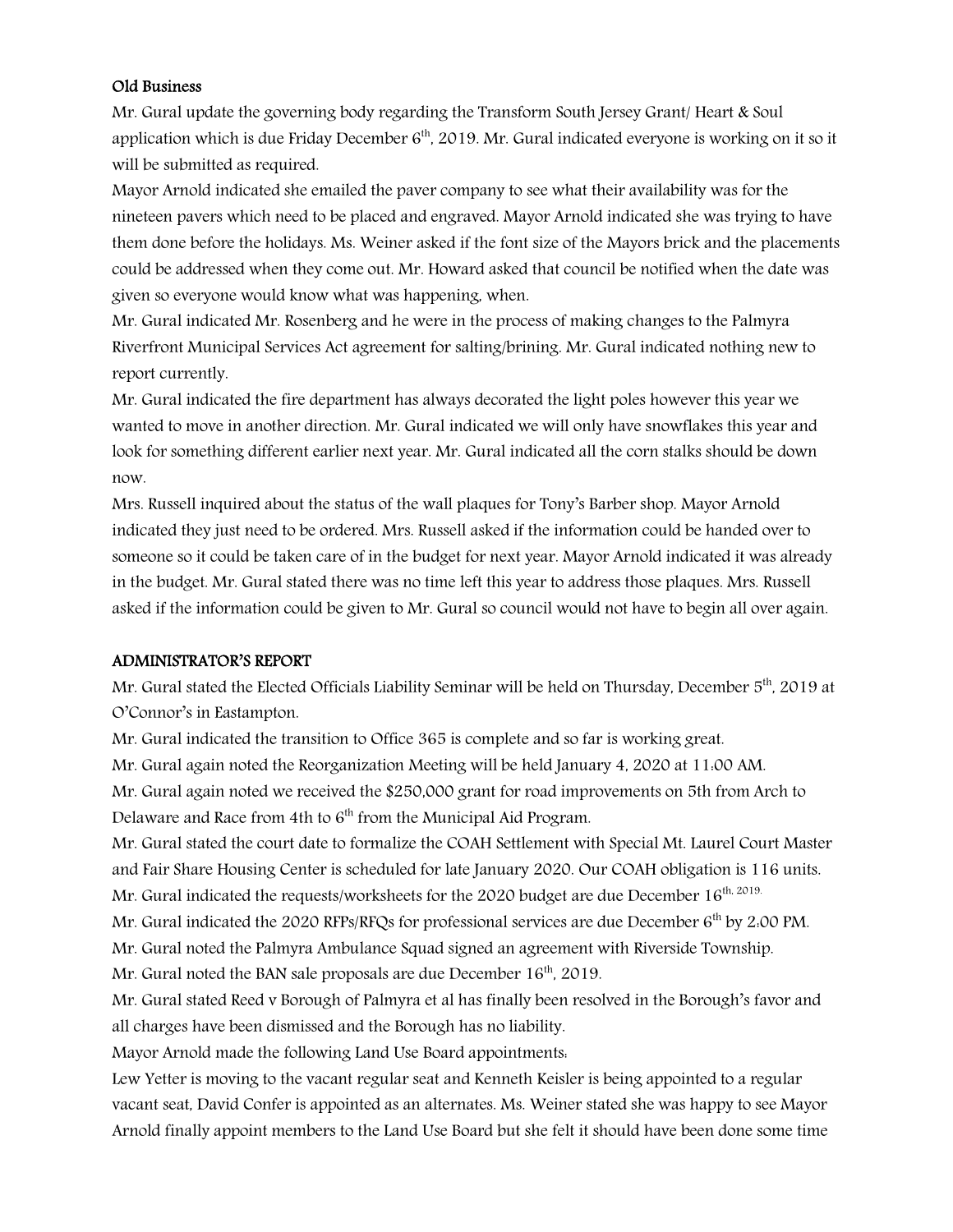ago as it was holding people up from being able to be seen by the board because there was not enough people to hear applications submitted. Ms. Weiner indicated this was a disservice to those who wished to be heard. There was some additional discussion regarding the timing of the appointments.

#### PUBLIC COMMENT

Mayor Arnold then asked for a motion to open the Public Portion. Mrs. Russell made a motion to open the public portion for comments. Mrs. Tait second the motion

## All members present voted in favor of the motion

**Mr. Yetter- Garfield Avenue** – Mr. Yetter stated that perhaps we would get volunteers to help with the lighting for the park. He indicated perhaps we could collect donations of lights to decorate the park. Mr. Yetter indicated perhaps that could be looked into before a lot of money was spent. Mr. Yetter asked if we anticipated some disputing our number for COAH. Mr. Rosenberg indicated that is unknown.

Mrs. Rossignol – Washington Avenue - Mrs. Rossignol indicated she has resided in Palmyra since she was 5 years old, she attended Charles Street School, graduated from Palmyra High School and now has two children in the school district. Mrs. Rossignol indicated she participates in many volunteer opportunities in town but tonight she is here in regards to her role as chairperson to the Palmyra Democrats Club. Mrs. Rossignol stated recently the club held an event to raise money for school supplies to be donated to Charles Street School. She indicated after meeting with school officials the club purchased and donated food for children. Mrs. Rossignol stated hunger can have physical and psychological effects on young people that make learning difficult. Mrs. Rossignol stated Mayor Arnold initiated a meeting with the school superintendent to complain about the fund raiser. Ms. Rossignol noted the mayor personally believed there to be a misappropriation of funds even though all proceeds raised were for supplies to be donated directly to the school to accomplish the exact mission of the event. Mrs. Rossignol stated she failed to see the connection between the Mayor's duties as Mayor and a private fundraiser by their group. By misusing the access to the superintendent provided by the Mayor's current position as Mayor to discuss this issue, which is clearly not Borough business, you (the Mayor) abused the powers of your office. Mrs. Rossignol indicated she is exhausted, indicated she works full time in center city and has two children and she is spending as much time as she can to make Palmyra a great place to live. Mrs. Rossignol stated it was unsettling to her that the Mayor was putting her personal grievances and politics above the needs of our neighbors, all while trying to actively dismantle all the good things that other people have worked so hard on. Your actions may well be the end of these donations, not because of impropriety but because no one else has the time or energy to fight this battle the way you do. Why do you think it's appropriate to use your office as Mayor to oppose donations to hungry children in our community? Is it because the Democrats made the donation? Hunger and poverty have no political party and I expect more Palmyra Pride from our elected officials.

Mayor Arnold noted that if Mrs. Rossignol would like to have a conversation to know the truth she would be happy to have a conversation with her.

**Mr. Alturo – New Jersey Avenue –** Mr. Alturo indicated he wished to complain about the potholes on New Jersey Avenue. He inquired if council had any idea of when they would be filled. Mr. Gural indicated the Borough is eliminating the pump station on Public Road and re-piping everything to the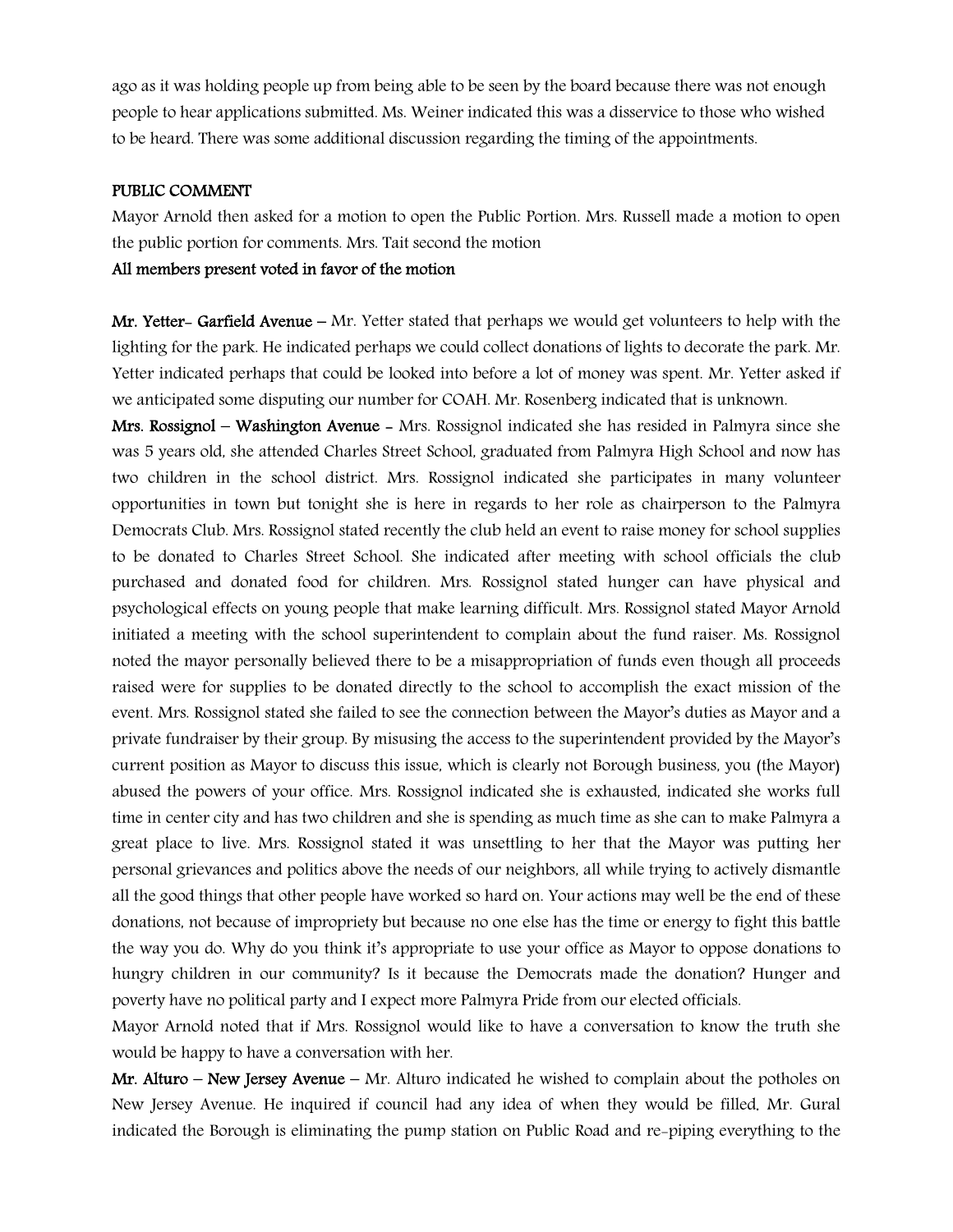New Jersey Avenue pump station. Mr. Gural indicated part of that project is to completely reconstruct New Jersey Avenue which will be taking place next year in 2020.

Mrs. Taylor- Leconey Avenue- Mrs. Taylor indicated three times in the last two years she has almost gotten into an accident at the corner of  $4<sup>th</sup>$  and Leconey Avenue. Mrs. Taylor indicated it is a two way stop. She indicated she has notified the residents at the house on the corner that they are blocking the ability to see by parking large cars directly on the corner. Mrs. Taylor indicated she has notified the police department. Mrs. Taylor asked if two curbs could be painted disallowing parking that close to the intersection or can stop signs be placed at all four corners. Chief Pearlman indicated he would take a look at it but it probably would not meet the need for a four way stop. Chief Pearlman indicated he could work with public works to have the 25ft of curb from the corner painted yellow.

No one else from the public wishing to be heard, Mrs. Russell made a motion to close the public portion, Mrs. Tait second the motion.

#### All members present voted in favor of the motion.

#### MAYOR AND COUNCIL COMMENTS

Mrs. Russell thanked everyone for coming out and again thanked Ms. Weiner for her service to the community. Mrs. Russell wished all a safe and happy Holiday.

Mrs. McCann also thanked Ms. Weiner for all her help and service

Ms. Weiner stated it has been a wonderful experience and she has enjoyed working with all of you. Ms. Weiner indicated she was grateful for the experience and was glad it was over.

Mrs. Tait wished everyone a safe and happy holiday and noted she looked forward to what can be done next year.

#### Mr. Allmond – no comment

**President Howard** wished all a happy holiday and thanked everyone for coming out. President Howard stated we are here to conduct Borough business. President Howard stated misappropriation of funds came into question regarding an order placed for a \$50,000.00 piece of equipment for the Borough; that's borough Business, a fundraiser given by a club for school donations has nothing to do with Borough business. President Howard indicated the problem which we have been encountering all along is the Mayor using her position and privileges in places which they don't belong. President Howard indicated we are her to work with and for our residents. President Howard asked that the information which council needs to continue to move forward with various projects, he hopes the Mayor will forward to someone, hopefully Mr. Gural, so those projects may proceed. President Howard noted the Borough is owed about \$824.00 from the Mayor, for not turning in the appropriate receipts from various trips. President Howard asked the Mayor to take care of that prior to her leaving. President Howard stated Ms. Weiner did a great job on a lot of projects, noting the Farmers' Market and the Green Team she and Mr. Yetter started and spearheaded.

Mayor Arnold stepped down from the dais, she indicated she wanted to share some of the things which have been implemented and accomplished in the past four years with the help of the staff, professionals, and Borough Council. Mayor Arnold stated she wanted to thank Ms. Weiner for her work and contributions and noted she would be missed. Mayor Arnold stated when she first got involved in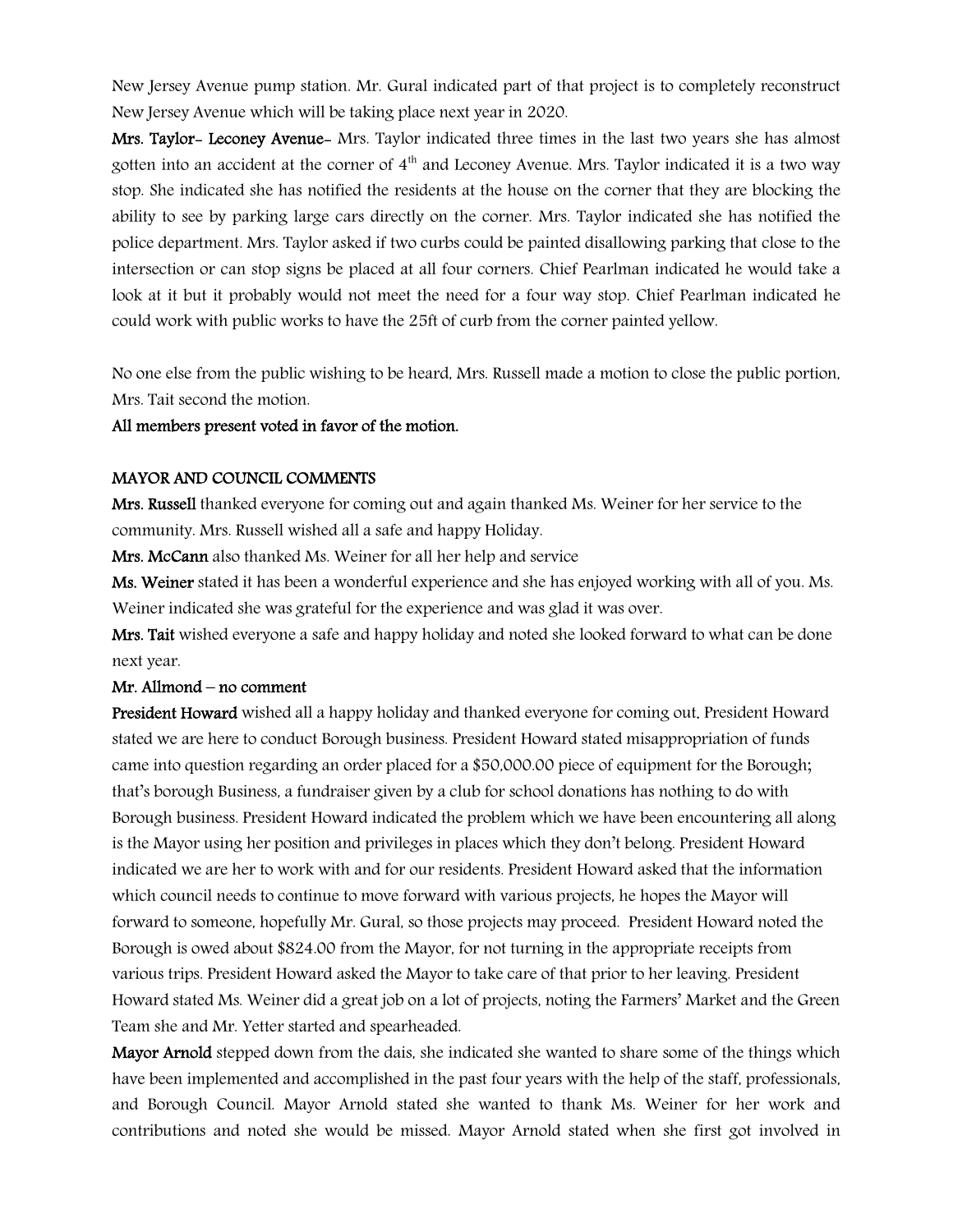Borough Council she saw a need for improvement and that's why she stepped up to make positive changes in Palmyra. Mayor Arnold noted the following as somethings which have been accomplished: improvements to Borough Hall, installed security cameras thru out Borough Hall, the community and the Community Center, updated the phones system, we got out of the state mandatory oversight of the sewer department and are functioning very well now. Mayor Arnold noted many road improvements have been made and we still have a lot to do. Mayor Arnold stated went have received millions of dollars in grants, noting in 2019 we received 1.1 million dollars in grants for road improvements. Mayor Arnold stated we received the TAP grant which is going to help with the Temple Blvd road project which is also going to help with the flooding issues on Temple Blvd. Mayor Arnold indicated we have less vacant store fronts now and a lot of new business have come to Palmyra. Mayor Arnold stated the community garden was reinstituted. The town wide yard sale we from 20 to 30 participants to over one hundred twenty participants. Mayor Arnold indicated the Borough has established the recreation trust fund and hired staff to make sure the property is secured and being taken care of by the users of the facility. Mayor Arnold noted the accordion door was installed along with the emergency back-up generator. Mayor Arnold stated the project was finished with the unexploded munitions. Mayor Arnold stated property values in the Borough have increased due to the improvement we have made. Mayor Arnold noted the many community outreach events she has participated in. Mayor Arnold noted the two new properties built on the old Vets building with the help of Habitat for Humanity. Mayor Arnold noted the various committees and groups she has served on and the relationships that have been established with other communities and other governmental agencies to benefit Palmyra. Mayor Arnold noted the Redevelopment Agreement which is now in place for the Southside of Rt. 73. Mayor Arnold indicated she, Mr. Rosenberg and Mr. Gural negotiated a \$300,000.00 lien on the Fillit property which is currently playing very well in the process of obtaining the Fillit property for the redevelopment. Mayor Arnold noted abandoned and vacant properties was something she address early on and now we have a person in place who is responsible for keeping the list of abandon and vacant properties. Mayor Arnold noted two properties have been demo as they were eyesores in town. Mayor Arnold spoke about cannabis and the possibilities once approved by the State. Mayor Arnold spoke about the improvements made to the Promenade and the Chief Payton Flournoy Sr. Park and noted the application pending at the County for the Veterans Memorial Park improvements. Mayor Arnold spoke about the extended hours at public works on Wednesday nights. Mayor Arnold noted the cups and mugs she purchased for Borough Hall to help with the Green initiative and eliminate the plastic and paper cups; also having water coolers installed in Borough Hall, Community Center to slow down/eliminate single use water bottles. Mayor Arnold stated the electronic and textile recycling was also instituted in the Borough. Mayor Arnold noted the energy aggregation program the Borough enrolled in. Mayor Arnold spoke about the Heart and Soul Grant application currently being work on and applied for, hoping for a positive outcome. Mayor Arnold spoke about the costal initiative of Mayors who are working on flooding issues with FEMA and the Army Corp of Engineers. Mayor Arnold noted the sum-pumps the Borough purchased for residents to borrow and the placement of piezometer wells to monitor the water table within the Borough of Palmyra. Mayor Arnold stated we have a fabulous team in Palmyra, noting the administration, staff, and the first responders and professionals that are here every day making sure that everything is done the way that it should be and that they take care of the residents of Palmyra.